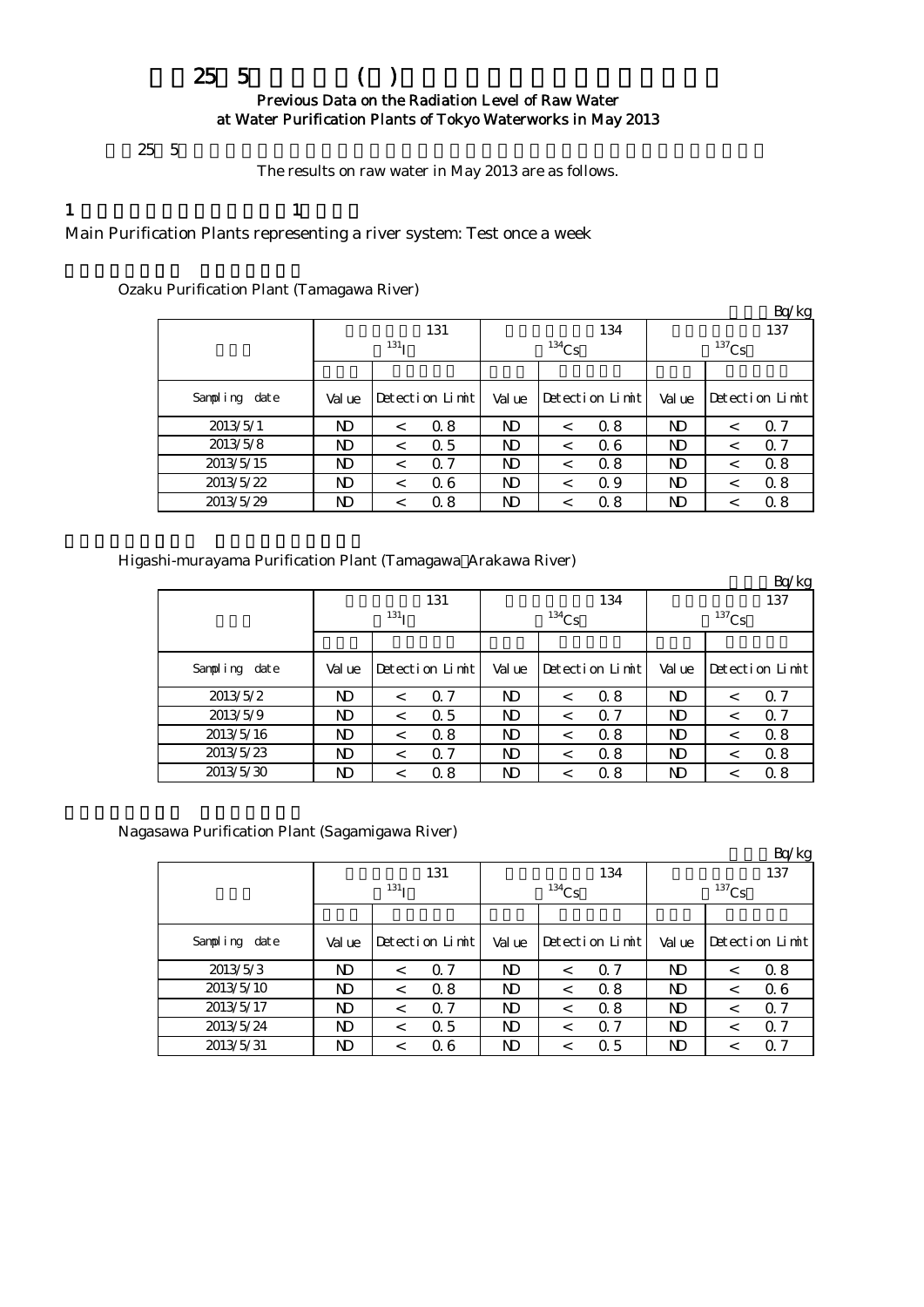# Kanamachi Purification Plant (Edogawa River)

|                  |                  |         |                 |                |            |                 |          |         | Bq/kg           |  |
|------------------|------------------|---------|-----------------|----------------|------------|-----------------|----------|---------|-----------------|--|
|                  |                  |         | 131             |                |            | 134             | 137      |         |                 |  |
|                  | 131 <sub>T</sub> |         |                 |                | $^{134}Cs$ |                 | $137$ Cs |         |                 |  |
|                  |                  |         |                 |                |            |                 |          |         |                 |  |
| Sampling<br>date | Val ue           |         | Detection Limit | Val ue         |            | Detection Limit | Val ue   |         | Detection Limit |  |
| 2013/5/6         | ND               | $\,<\,$ | 0.8             | <b>ND</b>      | $\,<\,$    | Q 9             | ND       | $\,<\,$ | 0.6             |  |
| 2013/5/13        | ND               | $\,<\,$ | Q 7             | N <sub>D</sub> | $\,<\,$    | 0.8             | ND       | $\,<\,$ | 0.8             |  |
| 2013/5/20        | ND               | $\,<\,$ | 0.8             | ND.            | $\,<\,$    | Q 9             | ND       | $\,<\,$ | Q 9             |  |
| 2013/5/27        | ND               | $\,<\,$ | 06              | ND             | <          | 0.5             | ND       | <       | 0. 7            |  |

## Asaka Purification Plant (Arakawa River)

|               |        |                  |                 |    |            |                 |            |         | Bq/kg           |  |
|---------------|--------|------------------|-----------------|----|------------|-----------------|------------|---------|-----------------|--|
|               |        |                  | 131             |    |            | 134             | 137        |         |                 |  |
|               |        | 131 <sub>T</sub> |                 |    | $^{134}Cs$ |                 | $^{137}Cs$ |         |                 |  |
|               |        |                  |                 |    |            |                 |            |         |                 |  |
| Sampling date | Val ue |                  | Detection Limit |    |            | Detection Limit | Val ue     |         | Detection Limit |  |
| 2013/5/7      | ND     | $\,<\,$          | 0.7             | ND | $\,<\,$    | 0.8             | ND         | $\,<\,$ | 0.8             |  |
| 2013/5/14     | ND     | $\,<\,$          | 0.7             | ND | $\prec$    | Q 9             | ND         | $\,<\,$ | Q 9             |  |
| 2013/5/21     | ND     | <                | 06              | ND | $\,<$      | 0.5             | ND         | $\,<$   | 0.7             |  |
| 2013/5/28     | ND     | <                | 0.7             | ND | $\,<$      | 0.9             | ND         |         | 0.8             |  |

#### 2 and  $\lambda$  1

# Other Main Purification Plants: Test mostly once a month

|                      |                          |                   |                         |       |                 |              |          |                 |                            |       | Bq/kg           |
|----------------------|--------------------------|-------------------|-------------------------|-------|-----------------|--------------|----------|-----------------|----------------------------|-------|-----------------|
|                      |                          |                   | 131<br>131 <sub>I</sub> |       |                 |              | $134$ Cs | 134             | 137<br>$^{137}\mathrm{Cs}$ |       |                 |
|                      |                          |                   |                         |       |                 |              |          |                 |                            |       |                 |
| Monitoring<br>poi nt | Vater<br>resource        | Sampling<br>dat e | Val ue                  |       | Detection Limit | Val ue       |          | Detection Limit | Val ue                     |       | Detection Limit |
| Kinuta               | Tanagawa<br><b>R</b> ver | 2013/5/1          | $\mathbf{D}$            | $\lt$ | 0.8             | $\mathbf{D}$ | $\lt$    | 0.9             | $\mathbf{D}$               | $\lt$ | $\mathbf{1}$    |
| Sakai                | Tanagawa<br><b>R</b> ver | 2013/5/2          | N)                      | $\,<$ | 0.8             | $\mathbf{D}$ | $\lt$    | 0.7             | $\mathbf{D}$               | $\,<$ | 0.8             |
| Misato               | Edogava<br><b>R</b> ver  | 2013/5/7          | $\mathbf{D}$            | $\lt$ | 0.7             | $\mathbf{D}$ | $\lt$    | 06              | $\mathbf{D}$               | $\,<$ | 0.7             |
| Misono               | Arakawa<br>River         | 2013/5/7          | ND.                     | $\,<$ | 0.6             | $\mathbf{D}$ | $\lt$    | 0.7             | $\mathbf{N}$               | $\lt$ | 0.8             |
| Kinutashimo          | Tanagawa<br>$\rm R$ ver  | 2013/5/8          | $\mathbf{D}$            | $\,<$ | 0.8             | $\mathbf{D}$ | $\lt$    | Q 7             | $\mathbf{D}$               | $\lt$ | 0.8             |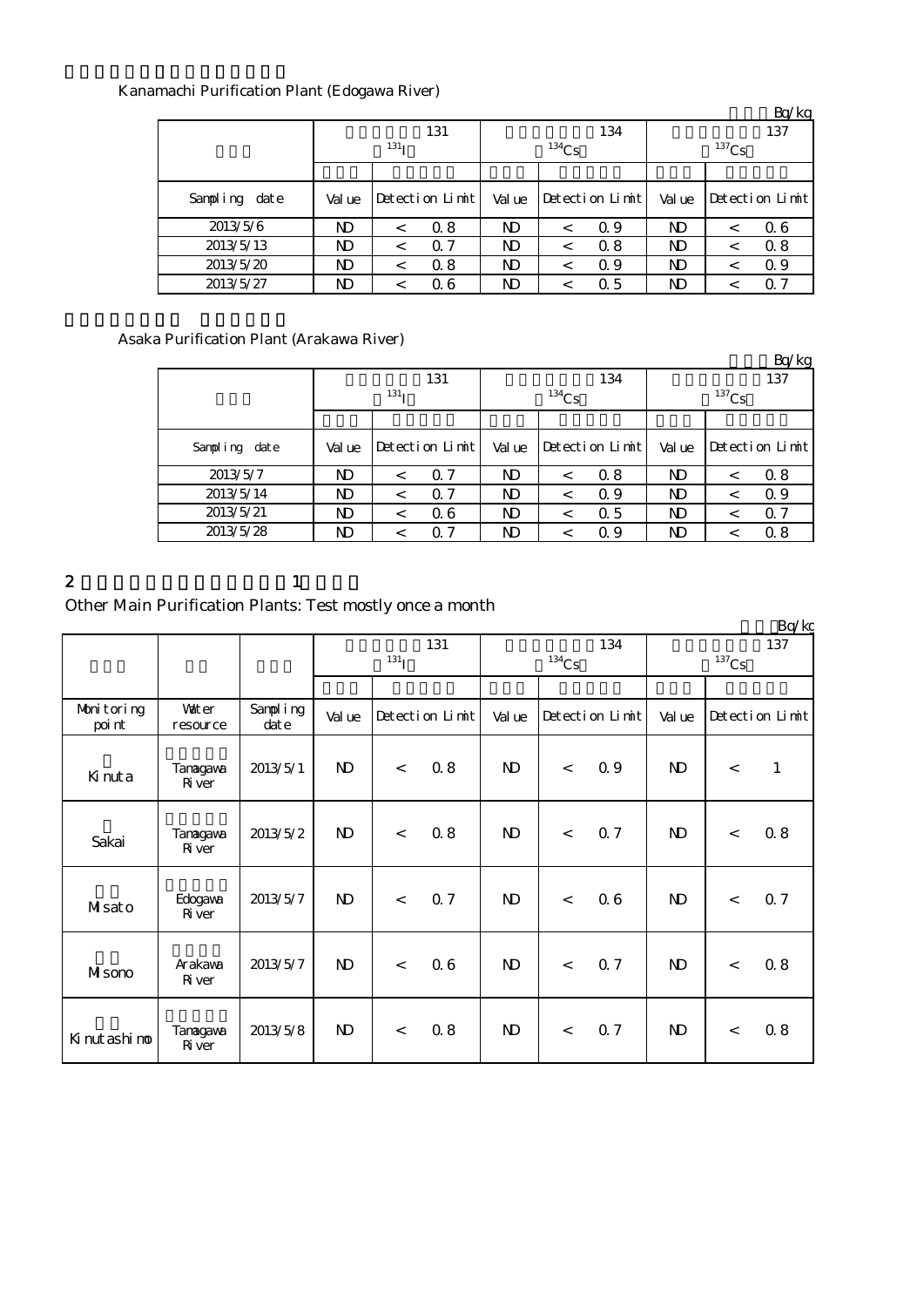

Water purification plants using surface water, subsoil water, or shallow water in Tama Area: Test mostly once a month

| Bq/kg            |                  |                         |                          |                 |                |                |                 |                |       |                 |  |  |  |
|------------------|------------------|-------------------------|--------------------------|-----------------|----------------|----------------|-----------------|----------------|-------|-----------------|--|--|--|
|                  |                  | 131<br>131 <sub>I</sub> |                          |                 | $134$ Cs       | 134            | 137<br>$137$ Cs |                |       |                 |  |  |  |
| Monitoring point | Sampling<br>date | Val ue                  |                          | Detection Limit | Val ue         |                | Detection Limit | Val ue         |       | Detection Limit |  |  |  |
| Tokura           | 2013/5/8         | $\mathbf{N}$            | $\overline{\phantom{a}}$ | 0.9             | N <sub>D</sub> | $\overline{a}$ | <b>Q7</b>       | N <sub>D</sub> | $\,<$ | 0.9             |  |  |  |
| <b>Qtsu</b>      | 2013/5/8         | $\mathbf{N}$            | $\,<$                    | 0.7             | N <sub>D</sub> | $\,<\,$        | Q 7             | N <sub>D</sub> | $\,<$ | 0.8             |  |  |  |
| H kawa           | 2013/5/13        | $\mathbf{N}$            | $\,<$                    | 0.8             | $\mathbf{N}$   | $\,<$          | Q 9             | N <sub>D</sub> | $\,<$ | 0.8             |  |  |  |
| N ppara          | 2013/5/13        | $\mathbf{N}$            | $\,<$                    | 06              | N <sub>D</sub> | $\,<\,$        | 06              | N <sub>D</sub> | $\,<$ | 06              |  |  |  |
| Ctaba            | 2013/5/20        | $\mathbf{N}$            | $\,<$                    | 0.9             | N <sub>D</sub> | $\,<\,$        | 0.8             | N <sub>D</sub> | $\,<$ | 0.8             |  |  |  |
| <b>Tanasaya</b>  | 2013/5/20        | N <sub>D</sub>          | $\,<$                    | 0.7             | N <sub>D</sub> | $\,<\,$        | 0.8             | N <sub>D</sub> | $\,<$ | 0.7             |  |  |  |
| Fukasava         | 2013/5/21        | $\mathbf{N}$            | $\,<$                    | 0.6             | N <sub>D</sub> | $\,<\,$        | Q 7             | N <sub>D</sub> | $\,<$ | 0.6             |  |  |  |
| <b>Ogouchi</b>   | 2013/5/22        | $\mathbf{N}$            | $\,<$                    | 0.7             | $\mathbf{N}$   | $\lt$          | 0.8             | $\mathbf{N}$   | $\,<$ | 0.9             |  |  |  |
| Hmura            | 2013/5/22        | $\mathbf{N}$            | $\,<\,$                  | 0.7             | N <sub>D</sub> | $\lt$          | 06              | $\mathbf{N}$   | $\,<$ | $0.8\,$         |  |  |  |

#### surface water